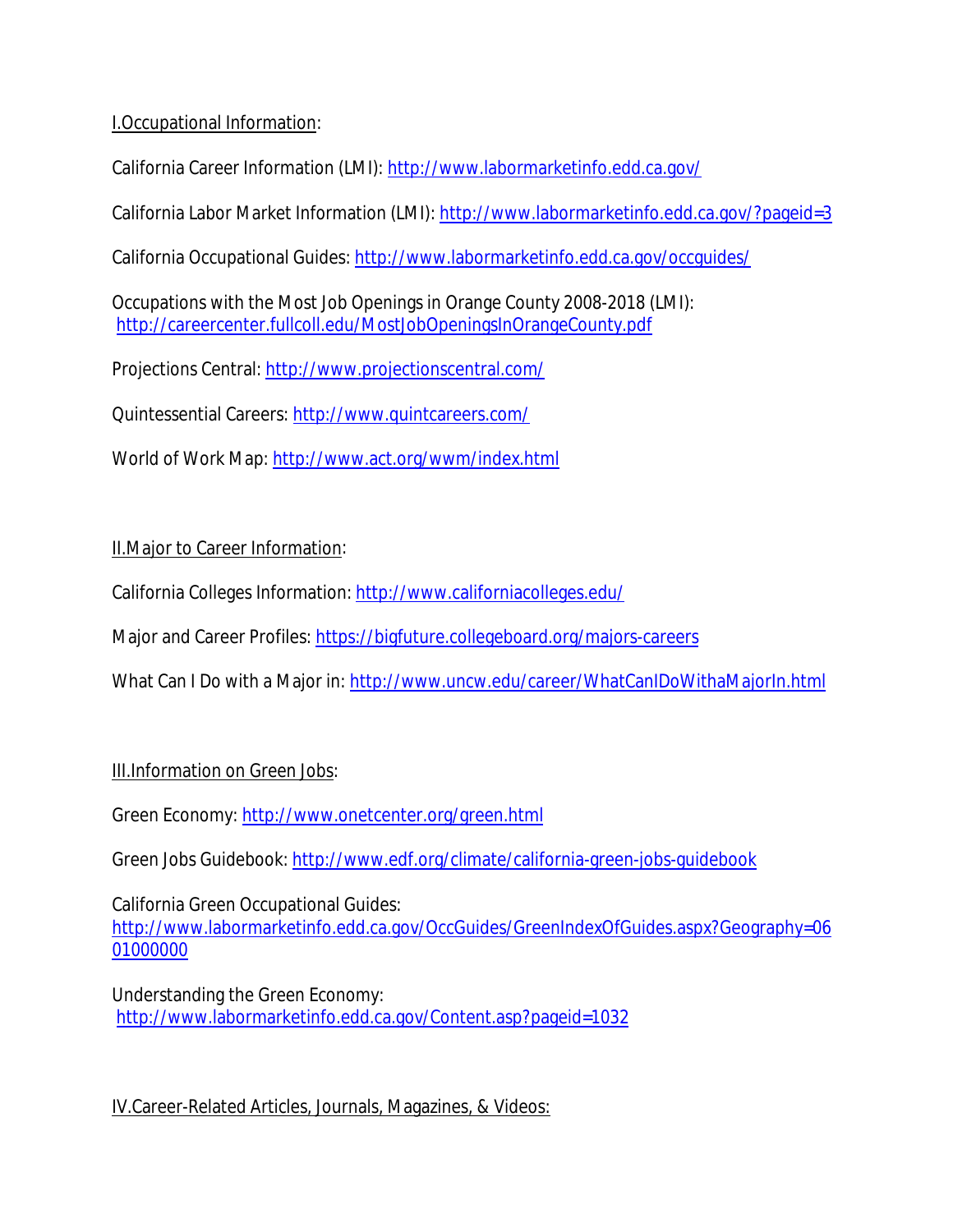Best Jobs: http://money.usnews.com/money/careers

Best Jobs in America: http://money.cnn.com/magazines/moneymag/best-jobs/

Research Companies and Careers through Job Shadowing: http://www.quintcareers.com/job\_shadowing.html

Networking to Enhance Your Job Search: http://www.rileyguide.com/network.html

Create a Personal Board of Directors: http://www.fastcompany.com/articles/2000/03/l0300a.html

Researching Employers: http://www.rileyguide.com/employer.html

Occupational Outlook Quarterly: http://www.bls.gov/opub/ooq/home.htm

Orange County Workforce Indicators Report: http://www.ocbc.org/research/workforceindicators-report/

STEM Occupations: http://www.bls.gov/opub/ooq/2007/spring/art04.pdf

Techniques Magazine (ACTE): https://www.acteonline.org/tech\_archive.aspx

## V.Special Interest:

AB540 Educational and Career Resources (UCLA): http://www.chavez.ucla.edu/studentresources/ab540-student-resources

Job Accommodation Network: http://askjan.org/soar/

Resources for Americans with Disabilities: https://www.disability.gov/home/about\_us

STEM Careers: http://www.stemcareer.com/

Tips for Work/Life Balance: http://www.quintcareers.com/work-life\_balance\_tips.html

Toastmasters International: http://www.toastmasters.org/

Parents Returning to Work:

http://money.cnn.com/galleries/2007/moneymag/0703/gallery.bestjobs\_parents.moneymag/

Work After Retirement: http://www.aarp.org/work/working-after-retirement/